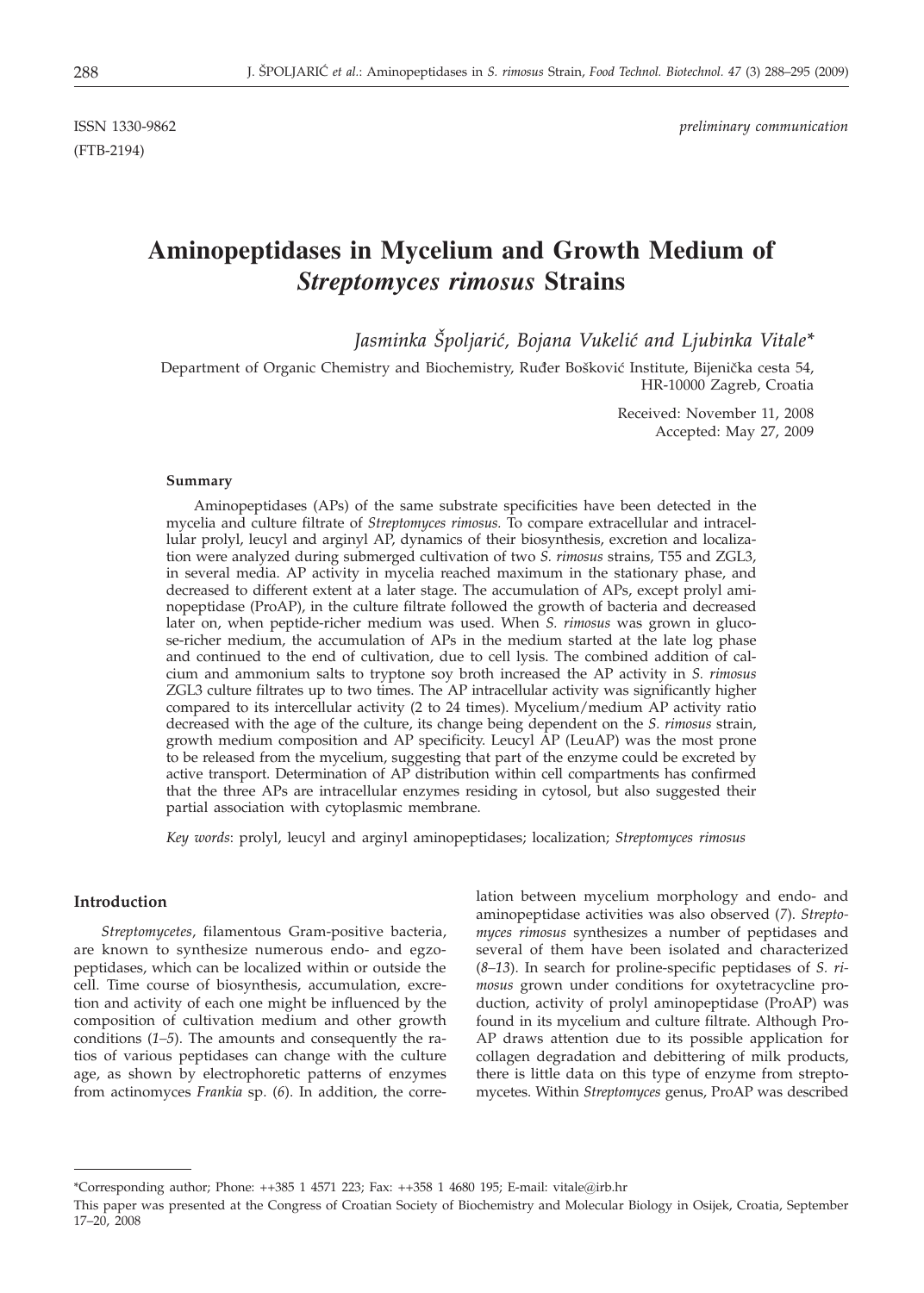as an extracellular enzyme of *S. plicatus* (*14*) and as an intracellular one in *S. lividans* (*15*), while in the related genus *Frankia*, the presence of ProAP within and outside the cell was reported. Sodium chloride tolerant ProAP was isolated from culture filtrate of a 4-day-old *S. aureofaciens* culture and well characterized (*16*). This raised a question of the number and nature of the enzymes responsible for the detected ProAP activity in *S. rimosus* culture. The changes of intra- and extracellular hydrolytic activities, characteristic of prolyl, and the previously described leucyl and arginyl aminopeptidases (*11,12*) during cultivation of two *S. rimosus* strains in different media are examined. Possible differentiation parameters, molecular mass and isoelectric point of the corresponding ProAPs are also determined.

# **Materials and Methods**

#### *Microorganisms*

Two *Streptomyces rimosus* strains were used, *S. rimosus* T55, provided by Krka Pharmaceutical Works, Novo mesto, Slovenia, and *S. rimosus* ZGL3, the kind gift of Dr Jasenka Pigac, Ruđer Bošković Institute, Zagreb, Croatia.

#### *Media and conditions for microorganism growth*

*S. rimosus* was cultivated in trichloroacetic acid (TCA) medium, tryptone soy broth (TSB) and sporulation medium (SM). TCA medium (*17*) contained (in g): bactotrypton 2.0, yeast extract 2.0,  $MgSO_4 \cdot 6H_2O$  0.5,  $D(+)$ -glucose 10.0 and distilled water up to 1 L. TSB contained (in g): pancreatic digest of casein 17.0, papaic digest of soybean meal 3.0, glucose 2.5, NaCl 5.0,  $K_2HPO_4$  2.5, with or without  $(NH_4)_2SO_4$  2.0 and CaCO<sub>3</sub> 7.0, and distilled water up to 1 L. SM contained (in g): soybean meal 20.0, manitol 20.0, with or without  $(NH<sub>4</sub>)<sub>2</sub>SO<sub>4</sub>$  2.0 and  $CaCO<sub>3</sub>$  7.0, and distilled water up to 1 L. Before sterilization, pH value was adjusted to 7.0. Media were autoclaved for 20 min at 120 °C.

Erlenmeyer flasks (500 mL) containing 80 mL of medium were inoculated with 4 mL of 24-hour-old *S. rimosus* culture obtained from spores, and cultivated on a rotary shaker at 250 rpm (Tehtnica RVI-403, Železniki, Slovenia) at 28 and 30 °C for 96 and 120 h in TSB/SM and TCA medium, respectively.

### *The growth and formation of the microorganism*

*S. rimosus* growth was followed by determining the increase of mycelium dry mass. Every 24 h, 5-mL aliquots were centrifuged and the collected mycelia were dried at 110 °C for 3 h, until constant mass was obtained. The pH of the supernatants was also measured.

To monitor mycelium morphological changes, the samples were taken at 24-hour intervals, stained according to Gram, and inspected by microscope (Zeiss-Axiovert 35, Oberkochen, Germany).

Culture volume was maintained constant by replacing the removed samples with the same volume of the culture from the spare Erlenmeyer flasks.

# *Dynamics of aminopeptidase accumulation in culture filtrate and mycelium*

## Culture filtrate

Aliquots (5 mL) of *S. rimosus* culture were centrifuged for 15 min at  $500 \times g$  at room temperature. Supernatants were removed, clarified by centrifugation at  $15700 \times g$  for 5 min and used for aminopeptidase assay. Combined sediments were dried and weighted.

#### Mycelium

For the analysis of AP activity in mycelium, 2-mL culture aliquots were taken and centrifuged at  $5150 \times g$ for 10 min at room temperature. Supernatants were decanted and mycelia washed by resuspending in 1.5 mL of saline,  $pH=7.0$ , and sedimenting at 15  $700 \times g$  for 10 min. The collected mycelium was resuspended in 0.5 mL of  $10^{-2}$  M sodium phosphate buffer, pH=7.0, containing 0.1 M NaCl and 4 mg/mL of lysozyme (approx. 88 000 U/mL, Serva, Heidelberg, Germany) and incubated in a shaker for 40 min at 30 °C. The mycelium was additionally treated with ultrasound 3 times for 2 min with cooling (20 kC/s, MSE 100 W disintegrator, London, UK). Aliquots of the obtained suspension served for the determination of AP activity.

## *Distribution and location of APs in S. rimosus culture*

For this analysis, *S. rimosus* (ZGL3) culture grown for 48 hours in TCA medium was used. Culture supernatants and mycelium were obtained and treated as already described. Activity of APs and marker enzymes was determined in the culture medium, in the suspension of washed mycelium and in the suspension of disrupted mycelium.

For determination of AP distribution within the mycelium, biomass collected at 1500´*g* was washed with 0.3 mol/L of sucrose and resuspended in buffer P for protoplast formation (*18*). One aliquot was used for protoplast formation and enzyme location following the procedure of Aparicio *et al.* (*19*) (treatment with 4 mg/mL of lysozyme, centrifugation, lysis in water, centrifugation), while another one passed through the same procedure without the lysozyme and served as control.

#### Enzyme assay

Aminopeptidase activity was measured at 37 °C with Arg-, Leu- and Pro-2-naphthylamide (2NA) as substrates (Serva, Heidelberg, Germany) using colorimetric assay for determination of liberated 2-naphthylamine (*20*). The standard reaction mixture of 1 mL contained: 50 mM Tris-HCl buffer,  $pH=7.5$ , 8.8  $\mu$ M substrate (plus 1 mM  $CaCl<sub>2</sub>$  with Leu-2NA) and an enzyme sample. The reaction was started with the addition of substrate to the equilibrated enzyme solution. After incubation for 15 to 30 min in a water bath shaker, the reaction was stopped by the addition of 0.2 mL of Fast Blue B salt (FBB) reagent containing: 1.5 mg/mL of dye in 2.1 M sodium-acetate buffer, pH=4.2, with 10 % Tween 20 (Serva, Heidelberg, Germany). The developed colour was measured at 530 nm against the control, where the enzyme was added after the addition of FBB reagent. Standard curve was constructed with the known amounts of 2-naphthyl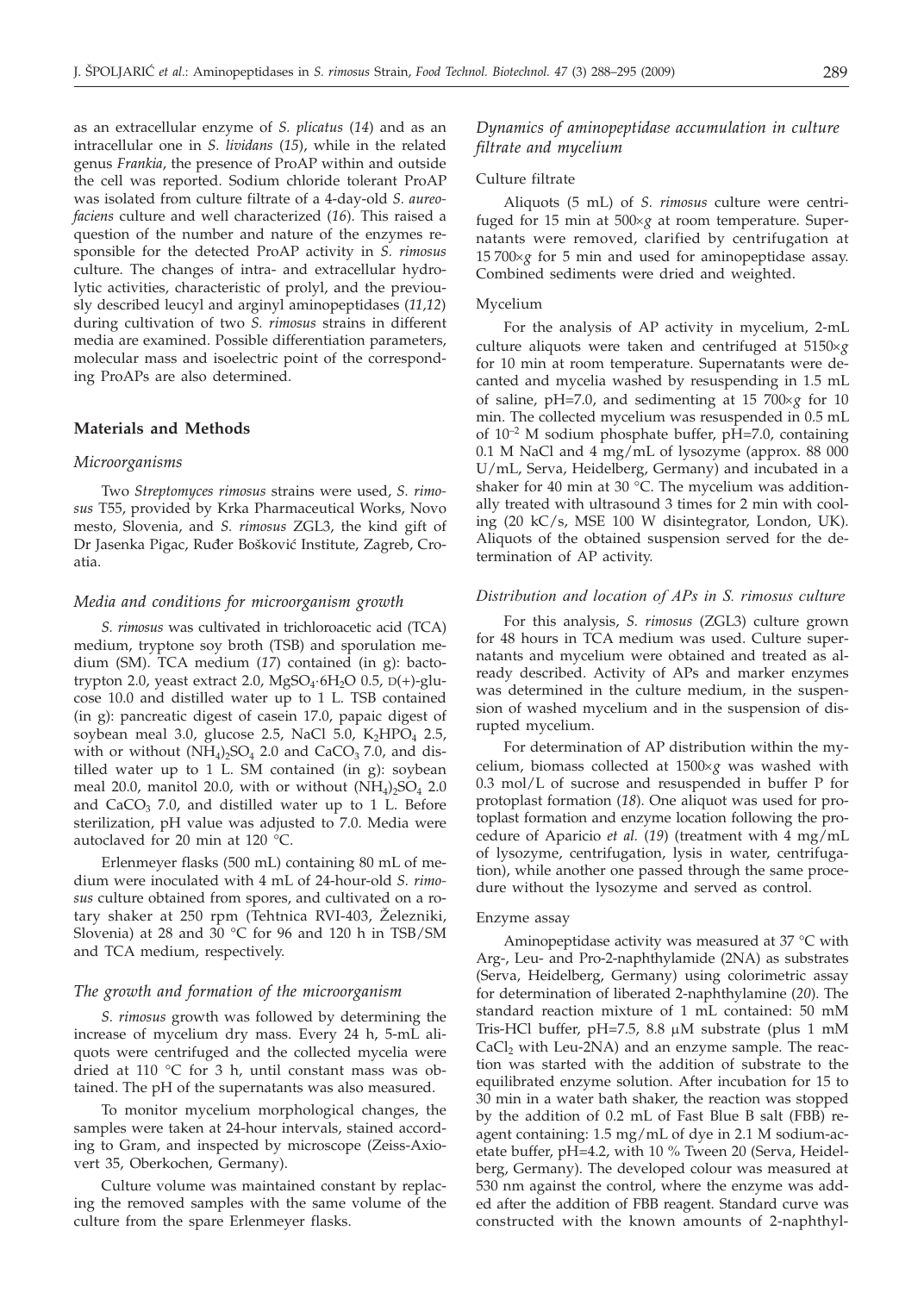amine. Enzyme unit was defined as the amount of enzyme that hydrolyzed  $1 \mu$ mol of substrate per min.

Activity of glucose-6-phosphate dehydrogenase (G6P- -DH), used as intracellular marker enzyme for cytosol, was determined following the procedure given by the substrate manufacturer (Boehringer, Mannheim, Germany). Activity of DNase, used as extracellular and periplasmic enzyme marker, was determined as previously described (*21*).

#### *Molecular mass and isoelectric point determination*

Molecular mass and isoelectric point of aminopeptidases were determined using non-fractionated growth medium and mycelium extract.

Molecular mass was determined by polyacrylamide gel electrophoresis under native conditions on 8–25 % gradient PhastGel plates (PhastSystem Pharmacia, Uppsala, Sweden), and by gel filtration on Sephacryl S-200 superfine column  $(0.9\times51.5$  cm) in 50 mM sodium phosphate buffer, pH=7.0, containing 0.2 M NaCl, at a flow rate of 6 mL/h.

The isoelectric point of APs was determined by isoelectric focusing on PhastGel plates with pH=3–9 and pH=4.0–6.5, following the instructions of the manufacturer (Pharmacia, Uppsala, Sweden), and also on 245×  $110\times1$  mm plates with 2.2 % (by mass per volume) ampholines, pH=3.5–9.5 or 4.0–6.5, using Multiphor II 2117 (LKB, Bromma, Sweden) cooled with running water. Gels were prefocused for 30–40 min at 450 V and 30 mA for plates with pH=3.5–9.5, and at 600 V and 25 mA for plates with pH=4.0–6.5. Samples of 15 μL with approx. 100 μg of proteins were applied to filter paper squares

 $(0.5×1$  cm) laid on gel surface. After 30–45 min at 700 V and 25 mA, the filter paper was removed and focusing continued at 1200 V and 30 mA for plates with pH=3.5– 9.5, and at 1200 V and 25 mA for plates with pH=4.0–6.5. One lane contained pI standards (broad pI or low pI, pH=4.0–6.5, Pharmacia, Uppsala, Sweden). The position of aminopeptidases on gels was determined by cutting 1-mm gel slices and assaying the enzyme activity. The lane with standards was stained with Coomassie Brilliant Blue.

Samples were concentrated by ultrafiltration using Diaflo PM10 and PM30 membranes (Centricon, Amicon, Oosterhout, the Netherlands).

# **Results and Discussion**

## *S. rimosus growth, AP biosynthesis and distribution*

Cultures of both examined strains of *S. rimosus,* T55 and ZGL3, grown in any of the examined media had aminopeptidases splitting Pro-, Arg- and Leu-2NA in the culture filtrates and within mycelia. To test the strain dependence and the influence of the growth medium composition and culture age on the amount of synthesized APs (estimated as their activity), and on the ratio of biomass-bound and excreted or released enzyme, both culture filtrates and mycelia were analyzed during *S. rimosus* cultivation. As illustrated in Figs. 1 and 2 *S. rimosus* growth curves were typical for submerged batch cultures of bacteria, having defined exponential phase, stationary phase and cell lysis at its end. Between strains T55 and ZGL3, only slight differences in growth dynamics were observed. Strain ZGL3 had shorter log phase in



Fig. 1. S. rimosus T55 growth (-x- biomass; - $\square$ - broth pH) and aminopeptidase activity (- $\bullet$ - ProAP; - $\bullet$ - ArgAP; - $\bullet$ - LeuAP) in biomass (a, c) and in culture filtrate (b, d) during cultivation in TSB (a, b) and in TCA medium (c, d). Results are mean values of three cultivations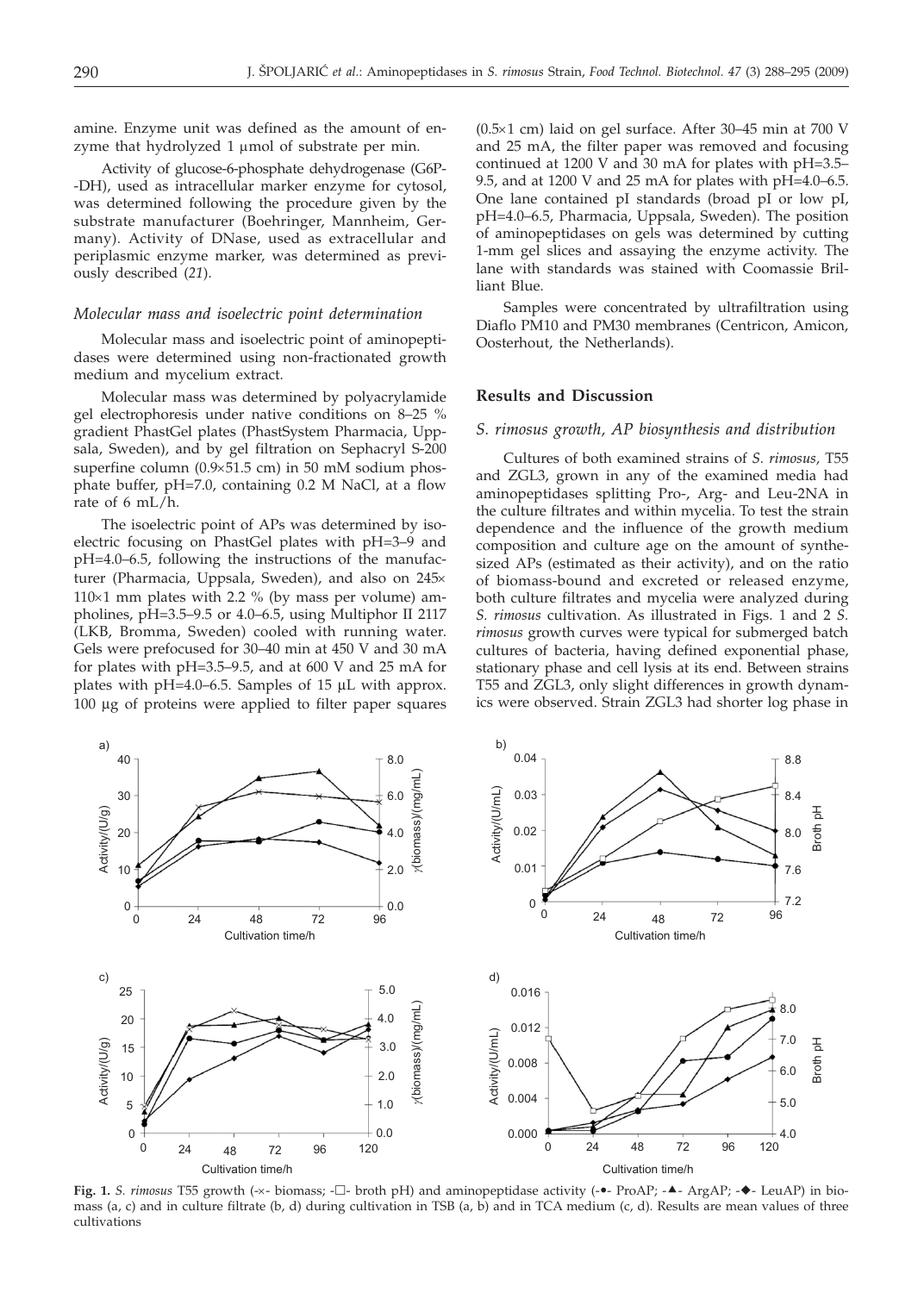

**Fig. 2.** *S. rimosus* ZGL3 growth (-x- biomass; - $\Box$ - broth pH) and aminopeptidase activity (- $\bullet$ - ProAP; - $\bullet$ - ArgAP; - $\bullet$ - LeuAP) in biomass (a, c) and in culture filtrate (b, d) during cultivation in TSB (a, b) and in TCA medium (c, d). Results are mean values of three cultivations

TCA medium and larger biomass loss in both, TCA and TSB media, while T55 strain had extended stationary phase. Microscopic examination (Fig. 3) reflected mycelium changes. Filamentous Gram-positive pellets prevailing in young culture until stationary phase progressively turned into fragmented hyphae, which started to stain as Gram-negative bacteria at 72 h due to cell wall changes caused by aging. Strain ZGL3 started aging slightly earlier. *S. rimosus* does not produce spores in liquid media.

Aminopeptidase accumulation presented in Figs. 1 and 2 had different dynamics in the mycelium and culture broth, and it was affected by medium composition. All cellular AP activities reached maximum at stationary phase, and decreased to a different extent towards the end of cultivation. ProAP was the most stable enzyme. The highest activity of ProAP was obtained by strain ZGL3 grown in the glucose-rich TCA medium containing yeast extract. In all cases, total activity in the mycelium was several times larger than in the corresponding culture filtrate (Table 1). Their ratio was highest at the log phase, declining later on, for both strains and growth media. AP biosynthesis, parallel to the bacterial growth, and their retention within mycelium even at stationary phase indicate their primary importance for the intracellular catabolism of *S. rimosus*. In cases when peptidases are needed for degradation of substrates outside the cell, the amounts of retained enzymes are smaller than the amounts of the excreted ones. Thus in *Serratia marcescens* culture only 1–10 % of total trypsin-like peptidase remained within the cells (*22*).

The release of *S. rimosus* APs into the liquid medium was affected by its composition. In peptide-richer

TSB medium, ArgAP and LeuAP extracellular activity followed *S. rimosus* growth to the middle of stationary phase and then decreased. ProAP activity accumulated more slowly but did not change much during stationary phase. In glucose-richer TCA medium, AP secretion started at the late log phase and continued to the end of cultivation. Maximal ArgAP and LeuAP activities exceeded that of ProAP, except when T55 strain was grown in TCA medium. The amount of ArgAP and LeuAP in the culture filtrates at the end of growth in the two media increased relative to the amount in the mycelium, LeuAP being more prone to be released. The behaviour of ProAP did not follow that trend (Table 1). Parallel *S. rimosus* growth and ArgAP and LeuAP activity curves in TSB might suggest active excretion process. However, this could not be said for the growth in TCA medium and for the ProAP. According to the presented findings, the APs are mainly released from the autolyzed *S. rimosus* mycelium grown on the examined media.

There is very little published data on the dynamics of biosynthesis and on intra- and extracellular activities of aminopeptidases in streptomycetes. Aphale and Strohl (*15*) reported LeuAP and ProAP activities in mycelium and in growth broth of *S. lividans* 1326, a 120-hour-old culture in TSB, but without data on their amounts. Nevertheless, from their specific activities (ProAP higher in the cell, LeuAP in the culture filtrate), it could be concluded that ProAP is dominantly intracellular, whereas LeuAP is of intra- and extracellular type. Certain differences between ProAP and LeuAP of *S. rimosus* are indicated by changes of their intra- and extracellular activity ratios during stationary phase. If enzymes were in the medium only because of cell lysis, their parallel release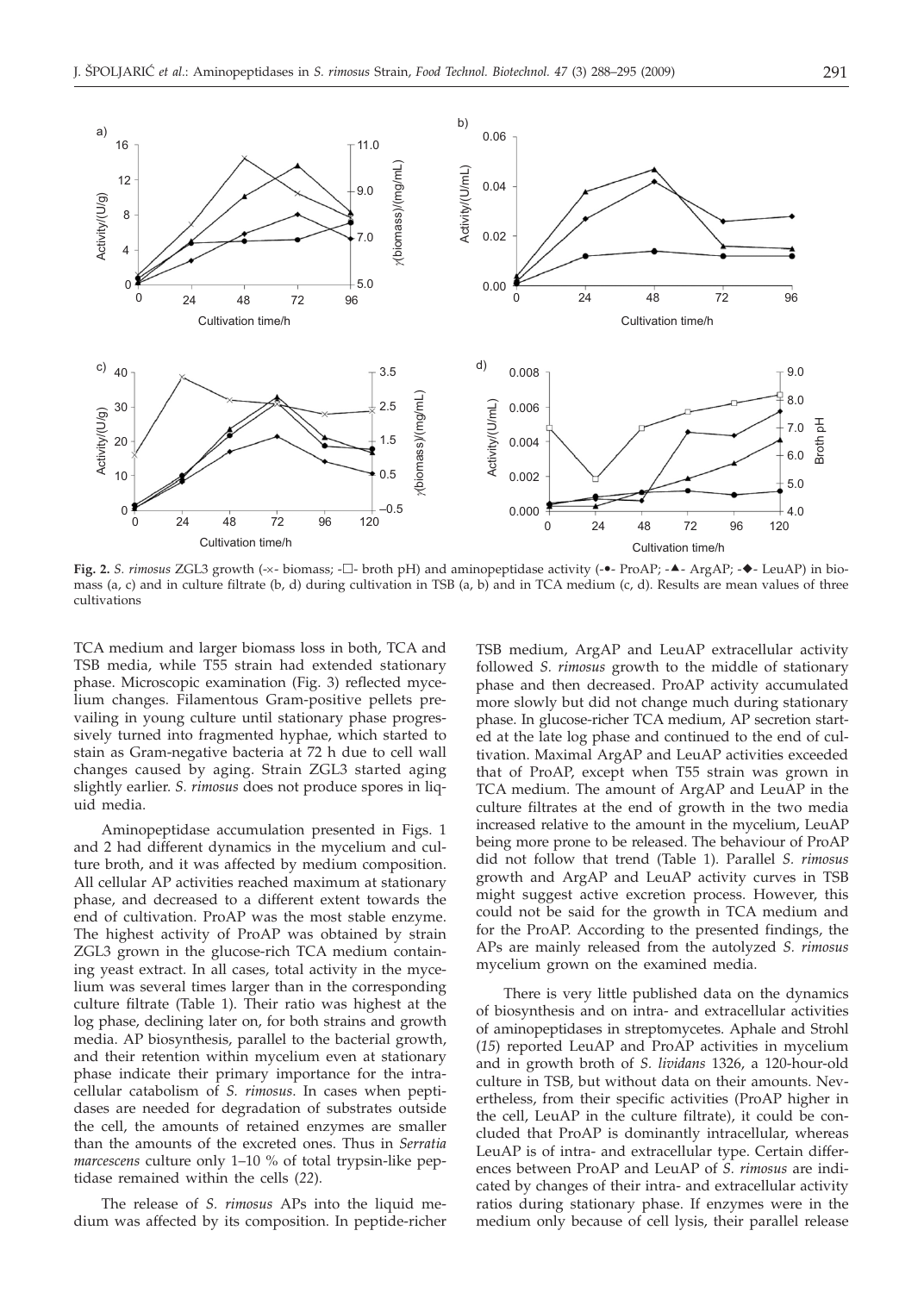

**Fig. 3.** Morphology of *S. rimosus* mycelium (A) strain T55 and (B) strain ZGL3 grown in TCA medium (Gram staining, magnification  $6300\times$ )

Table 1. Percentage of total AP activity located in the mycelium of *S. rimosus* cultures

| Substrate   | AP activity $*/\%$ |             |             |      |  |  |  |
|-------------|--------------------|-------------|-------------|------|--|--|--|
|             |                    | TCA culture | TSB culture |      |  |  |  |
| Strain T55  | 72 h               | 120h        | 72 h        | 96 h |  |  |  |
| $Pro-2NA$   | 89                 | 81          | 92          | 92   |  |  |  |
| $Arg-2NA$   | 94                 | 81          | 91          | 90   |  |  |  |
| Leu-2NA     | 95                 | 87          | 80          | 77   |  |  |  |
| Strain ZGL3 |                    |             |             |      |  |  |  |
| $Pro-2NA$   | 92                 | 86          | 82          | 85   |  |  |  |
| $Arg-2NA$   | 90                 | 78          | 89          | 83   |  |  |  |
| Leu- $2NA$  | 82                 | 64          | 72          | 63   |  |  |  |

\*Results are mean values of three *S. rimosus* cultivations

would be expected. Relatively more intensive excretion of LeuAP suggests the existence of enzymes with different destination. In closely related genus *Frankia,* intraand extracellular APs were compared by electrophoretic analysis (*6*). Unlike in *S. rimosus* culture, ProAP activity in *Frankia* reached its maximum before the end of logarithmic phase, and decreased later on to the undetectable level, keeping its intracellular level unchanged. This could be a consequence of a very low excretion and high susceptibility to proteolytic degradation in the medium. LeuAP continued to be excreted to the end of cultivation. In culture filtrates of *S. plicatus* and *S. aureofaciens,* from which extracellular ProAPs were purified (*14,16*), the enzyme activities were of the same order of magnitude as ProAP activity in *S*. *rimosus* broth. Although in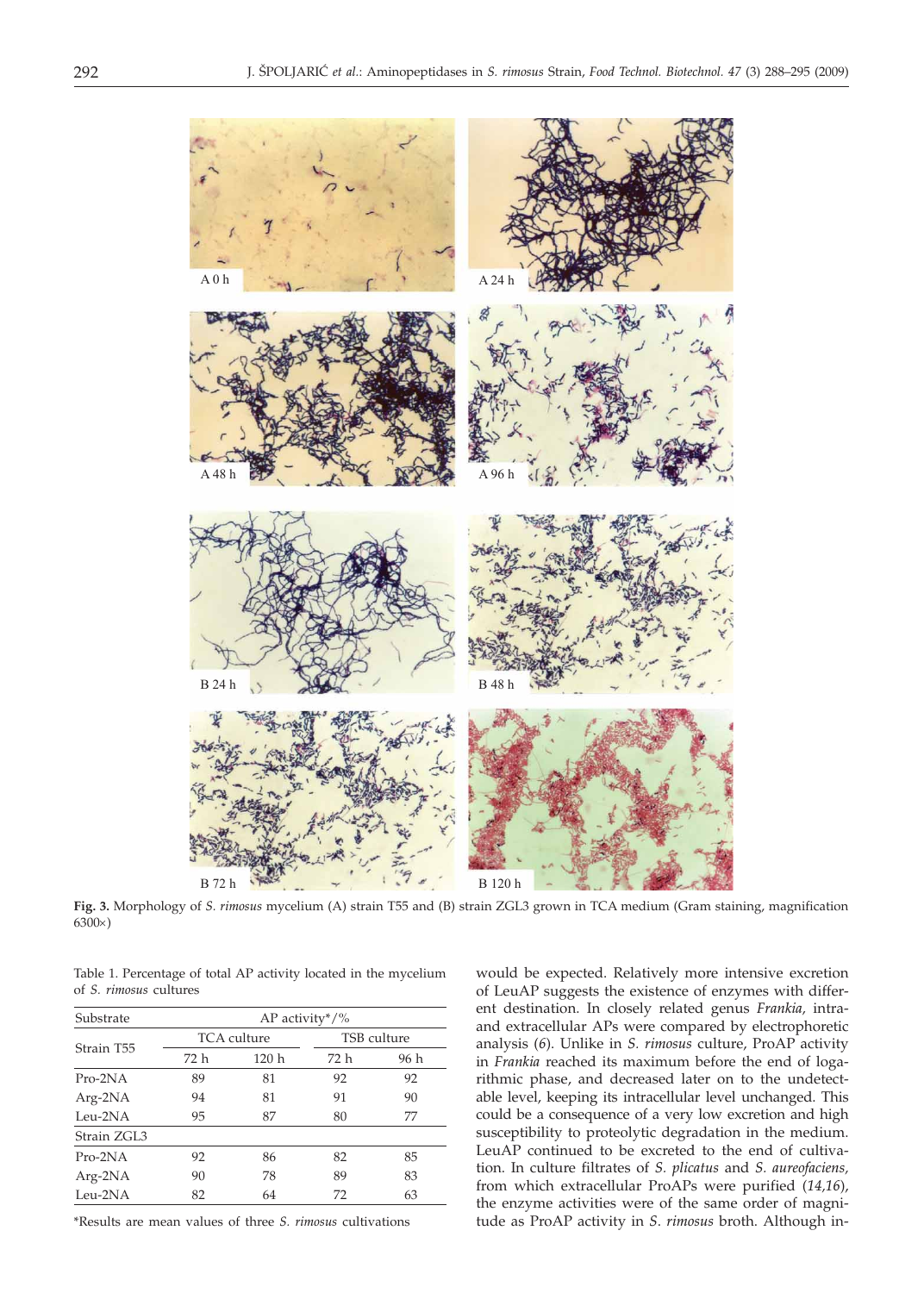tracellular concentrations are not available for comparison, this might suggest that isolated ProAPs belong to the intracellular type of enzymes, as does *S. rimosus* ProAP. Purified intracellular ProAPs of some other bacteria were shown to have high molecular mass polymeric structure (*23–26*).

There are numerous reports revealing that calcium and ammonium as constituents of nutrient media affect peptidase synthesis and excretion by bacteria, few of them dealing with aminopeptidases. The influence of  $Ca<sup>2+</sup>$  and inorganic nitrogen source added to the medium on the amount of APs in *S. rimosus* ZGL3 culture filtrate was examined (Table 2). The effect of these additions was not identical in all cases. Calcium ions slightly suppressed ArgAP and LeuAP release and did not affect ProAP in peptide-rich TSB, but they did decrease its activity in the sporulation medium, which contains manitol instead of glucose. Ammonium ions raised the levels of AP activity in both media to various extents, with concomitant decrease of activity ratio in mycelium and culture filtrate, suggesting the stimulation of excretion. Combined addition of  $Ca^{2+}$  and  $NH_4^+$  significantly elevated examined AP activities in TSB and suppressed ProAP and LeuAP activity in SM. Similar effect was obtained with both strains. It is obvious that the response of *S*. *rimosus* to the added  $CaCO<sub>3</sub>$  and/or  $(NH<sub>4</sub>)<sub>2</sub>SO<sub>4</sub>$  depends on other nutrients available for its growth. Unequal effects of  $NH_4$ <sup>+</sup> as nitrogen source on the peptidases from streptomycetes illustrate the data on endopeptidases. Thus Laluce and Molinari (*1*) showed that low concentrations of  $(NH_4)_2SO_4$  in the growth medium containing yeast ex-

Table 2. Influence of the addition of ammonium and calcium ions to the growth medium on relative amount of APs in *S. rimosus* ZGL3 culture filtrates

|                      |         | Activity**/% |         |
|----------------------|---------|--------------|---------|
| Medium <sup>*</sup>  | Pro-2NA | Arg-2NA      | Leu-2NA |
| TSB with added:      | 100     | 100          | 100     |
| $Ca2+$               | 105     | 90           | 79      |
| $NH4+$               | 104     | 135          | 121     |
| $Ca^{2+}$ and $NH4+$ | 177     | 200          | 204     |
| SM with added:       | 100     | 100          | 100     |
| $Ca2+$               | 51      | 76           | 82      |
| $NH4+$               | 187     | 121          | 109     |
| $Ca^{2+}$ and $NH4+$ | 37      | 117          | 55      |

\*Cultivation time in TSB 96 h, in SM 120 h

\*\*Results are mean values of two cultivations

|  |  | Table 3. Localization of APs in mycelium of S. rimosus* |  |  |  |  |  |  |  |
|--|--|---------------------------------------------------------|--|--|--|--|--|--|--|
|--|--|---------------------------------------------------------|--|--|--|--|--|--|--|

tract stimulated *S. aureofaciens* to synthesize and secrete caseinolytic peptidase, while higher concentrations had inhibitory effect. At the same time,  $CaCO<sub>3</sub>$  slightly suppressed protease secretion. Bascarán *et al*. (*3*) reported that NH4Cl, when added to the medium with amino acids, decreased extracellular production of metalloprotease in the culture of *Streptomyces clavuligerus*.  $(NH_4)$ <sub>2</sub>SO<sub>4</sub> was the optimal nitrogen source for the production of endopeptidase secreted by *S. rimosus* (*5*). Its presence was stimulating even when added to the medium with organic nitrogen source. CaCO<sub>3</sub> also increased levels of extracellular proteolytic activity. Influence of temperature stress and peptone starvation in the presence of ammonium on intracellular LeuAP was studied in *Streptomyces hygroscopicus* (*2*), showing increased synthesis of the enzyme. In general, the effect of a single nutrient was valid for a particular medium and growth conditions. Thus the addition of  $(NH_4)_2SO_4$  and  $CaCO_3$  to the TSB could be used to enrich *S. rimosus* culture filtrate if it were chosen for isolation of ProAP.

#### *Aminopeptidase localization within mycelium*

Bacterial ProAPs associated with cells could be membrane bound (*27,28*), periplasmic (*29*), or cytoplasmic (*15,30*), where they could be part of a larger proteolytic complex (*31,32*). Since the major part of total AP activities of *S. rimosus* culture was found in the biomass, their location within mycelium was investigated. Sequential extraction of APs and determination of marker enzyme activities in extracts and cells of 48-hour-old ZGL3 culture in TCA medium were performed (Table 3). The collected mycelium contained 96 % of ProAP, 90 % of ArgAP, 77 % of LeuAP, 100 % of cytosol marker G6P-DH, and 1 % of extracellular DNase activity of the whole culture. When intact in a suspension, the mycelium did not hydrolyze any of the offered AP substrates, showing that the examined enzymes are not associated with the surface of cell wall. Lysozyme treatment without osmotic cell lysis caused significant release of DNase, which is in accordance with its periplasmic location while within mycelium (*19,21*). Among APs, LeuAP was relatively easiest to extract, but total amounts of released APs were negligible, excluding those localized in the periplasm. Although protoplast formation was not extensive, enzyme release from the mycelium treated with lysozyme and  $H_2O$ , but not with  $H_2O$  alone, revealed that APs are located within cytosolic compartment of the cell. Slight differences in behaviour from that of G6P-DH indicate that partially they might be weakly associated with cy-

|                                                 | Percentage of total activity in mycelium |       |       |        |              |  |  |
|-------------------------------------------------|------------------------------------------|-------|-------|--------|--------------|--|--|
| Enzyme released from                            | ProAP                                    | ArgAP | LeuAP | G6P-DH | <b>DNase</b> |  |  |
| Mycelium in buffer P                            | 0.5                                      | 0.9   | 2.2   | 0.0    | 29.8         |  |  |
| Collected mycelium in $H_2O$                    | 2.0                                      | 2.8   | 2.5   | 0.0    | 2.6          |  |  |
| Mycelium in buffer P and lysozyme               | 0.8                                      | 1.6   | 3.0   | 1.0    | 78.9         |  |  |
| Mycelium treated with lysozyme and $H_2O$       | 39.4                                     | 42.3  | 38.7  | 0.4    | 21.9         |  |  |
| Remained mycelium disintegrated with ultrasound | 63.8                                     | 53.2  | 55.1  | 95.7   | 12.8         |  |  |
| Total                                           | 104.0                                    | 107.1 | 97.7  | 97.1   | 113.6        |  |  |

\**S. rimosus* ZGL3 48-hour-old culture in TCA medium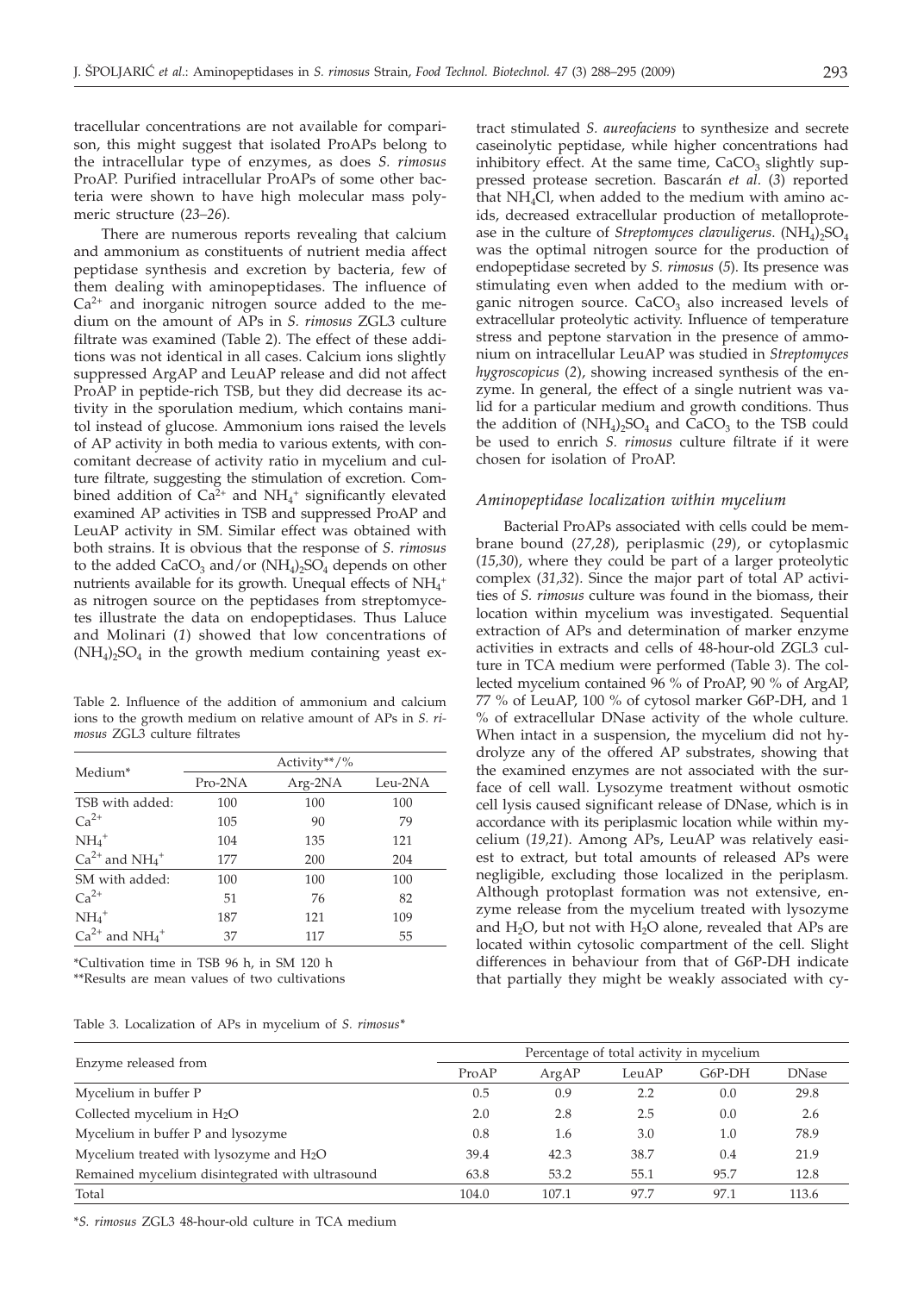toplasmic membrane. The obtained results confirm that the examined APs are intracellular, mainly cytosolic enzymes that leave mycelium after its lysis. They do not exclude the possibility that part of the synthesized enzymes, primarily LeuAP, is directly released into the culture medium (*33*).

To test the similarity or difference between APs in the mycelium and culture filtrate, their molecular mass and isoelectric point were determined. Gel filtration revealed two proline-specific APs within mycelium, one having molecular mass around 213 kDa, similar to the enzyme from the filtrate (227 kDa), and the other having molecular mass of 90 kDa (data not shown). By isoelectric focusing of mycelium extract, two bands with ProAP- -specific activity were also obtained, one at pH=4.9 and the other at pH=4.6 (data not shown). Molecular mass of ArgAP and LeuAP was of the same order of magnitude as the smaller ProAP. By its size and pI (at pH=4.4), ArgAP corresponds to the previously isolated intracellular ArgAP from the same microorganism (*12*). The enzyme splitting Leu-2NA differs from the previously isolated extracellular LeuAP of *S. rimosus* (*11*), which might be differently processed or another enzyme. By its size, the larger ProAP resembles the hexameric ProAP with protomer of 42 kDa, isolated from the filtrate of *S. aureofaciens* culture (*16*), whereas the presence of the smaller one indicates a possibility of another ProAP in *S. rimosus*.

# **Conclusion**

Besides other peptidases, *S. rimosus* strains T55 and ZGL3 produce aminopeptidases that hydrolyze peptide bonds of proline, arginine and leucine. The major part of all three enzymes remains within mycelium, and the minor one is released to the medium, mainly due to the cell lysis, which classifies them as intracellular enzymes. Their quantity, dynamics of synthesis and excretion can be altered by strain selection, basal medium composition, addition of calcium and ammonium salts, and length of cultivation. General rules could not be set, the levels and distribution of enzymes are rather valid for a particular overall set of growth conditions. The observed differences in enzyme behaviour might rise from the synthesis of more than one type of AP with the same substrate specificity. There is strong indication that *S. rimosus* has two intracellular ProAPs, and it remains to be elucidated whether they are different enzymes or just two forms of the same enzyme.

## **References**

- *1.* C. Laluce, R. Molinari, Selection of a chemically defined medium for submerged cultivation of *Streptomyces aureofaciens* with high extracellular caseinolytic activity, *Biotechnol. Bioeng. 19* (1977) 1863–1884.
- *2.* Z. Sholeva, I. Ivanova, Changes in *Streptomyces hygroscopicus* 155 endopeptidase and aminopeptidase activity and heat resistance under starvation and increased temperature, *J. Cult. Collect. 1* (1995) 11–17.
- *3.* V. Bascarán, C. Hardisson, A.F. Braña, Regulation of extracellular protease production in *Streptomyces clavuligerus*, *Appl. Microbiol. Biotechnol. 34* (1990) 208–213.
- *4.* S.D.G. Petinate, R.M. Martins, R.R.R. Coelho, M.N.L. Meirelles, M.H. Branquinha, A.B. Vermelho, Influence of growth medium in proteinase and pigment production by *Streptomyces cyaneus*, *Mem. Inst. Oswaldo Cruz, 94* (1999) 173– 177.
- *5.* S.S. Yang, C.M. Lee, Effect of culture media on protease and oxytetracycline production with mycelium and protoplasts of *Streptomyces rimosus, World J. Microbiol. Biotechnol*. *17* (2001) 403–410.
- *6.* A. Müller, P. Benoist, H.G. Diem, J. Schwencke, Age-dependent changes in extracellular proteins, aminopeptidase and proteinase activities in *Frankia* isolate BR, *J. Gen. Microbiol. 137* (1991) 2787–2796.
- *7.* S.G. Kang, I.S. Kim, Y.T. Rho, K.J. Lee, Production dynamics of extracellular proteases accompanying morphological differentiation of *Streptomyces albidoflavus* SMF301, *Microbiology, 141* (1995) 3095–3103.
- 8. M. Pokorny, Lj. Vitale, V. Turk, M. Renko, J. Žuvanić, Strep*tomyces rimosus* extracellular proteases, 1. Characterization and evaluation of various crude preparations, *Eur. J. Appl. Microbiol. Biotechnol*. *8* (1979) 81–90.
- *9.* M. Renko, M. Pokorny, Lj. Vitale, V. Turk, *Streptomyces rimosus* extracellular proteases, 2. Isolation and characterization of serine alkaline proteinase, *Eur. J. Appl. Microbiol. Biotechnol*. *11* (1981) 166–171.
- *10.* M. Renko, Lj. Vitale, M. Kokalj, M. Pokorny, *Streptomyces rimosus* extracellular proteases, 4. Trypsin-like proteinase, *Appl. Microbiol. Biotechnol*. *31* (1989) 38–44.
- 11. Lj. Vitale, M. Renko, B. Lenarčić, V. Turk, M. Pokorny, Strep*tomyces rimosus* extracellular proteases, 3. Isolation and characterization of leucine aminopeptidase, *Appl. Microbiol. Biotechnol. 23* (1986) 449–455.
- 12. Lj. Vitale, I. Škrtić, M. Abramić, An intracellular aminopeptidase from *Streptomyces rimosus* that prefers basic amino acids, *Arch. Microbiol. 165* (1996) 409–414.
- 13. Lj. Vitale, B. Vukelić, I. Križaj, Extracellular metalloendopeptidase of *Streptomyces rimosus*, *Arch. Microbiol*. *185* (2006) 183–191.
- *14.* P. Ehrenfreund, C. Mollay, G. Kreil, Purification and properties of an iminopeptidase from culture media of *Streptomyces plicatus*, *Biochem. Biophys. Res. Commun. 184* (1992) 1250–1255.
- *15.* J.S. Aphale, W.R. Strohl, Purification and properties of an extracellular aminopeptidase from *Streptomyces lividans* 1326, *J. Gen. Microbiol. 139* (1993) 417–424.
- *16.* M. Uraji, J. Arima, Y. Uesugi, M. Iwabuchi, T. Hatanaka, Effect of salt on the activity of *Streptomyces* prolyl aminopeptidase, *Biochem. Biophys. Acta, 1774* (2007) 1462–1469.
- *17.* D.A. Hopwood, G. Sermonti, The genetics of *Streptomyces coelicolor*, *Adv*. *Genet*. *11* (1962) 273–342.
- *18.* D.A. Hopwood, M.J. Bibb, K.F. Chater, T. Kieser, C.J. Bruton, H.M. Kieser, D.J. Lydiate, C.P. Smith, J.M. Ward, H. Schrempf: Appendix: Media and Maps. In: *Genetic Manipulation of Streptomyces*, *A Laboratory Manual*, The John Innes Foundation, Norwich, UK (1985) pp. 12–14,236,245.
- *19.* J.F. Aparicio, S. Cal, J.A. Santos, C. Hardisson, J. Sánchez, Deoxyriboendonucleases with exocytoplasmic location in *Streptomyces*, *Appl. Microbiol. Biotechnol. 36* (1991) 153–157.
- *20.* J. Nagatsu, T. Nagatsu, T. Yamamoto, G.G. Glenner, J.W. Mehl, Purification of aminopeptidase A in human serum and degradation of angiontensin II by the purified enzyme, *Biochim. Biophys. Acta, 198* (1970) 255–270.
- 21. B. Vukelić, W. Schröder, J. Špoljarić, Lj. Vitale, Deoxyribonuclease from *Streptomyces rimosus* correlates with hypothetical proteins from *Streptomyces coelicolor* and *Streptomyces avermitilis*, *Period. biol*. *106* (2004) 141–145.
- *22.* V. Braun, G. Schmitz, Excretion of a protease by *Serratia marcescens*, *Arch. Microbiol. 124* (1980) 55–61.